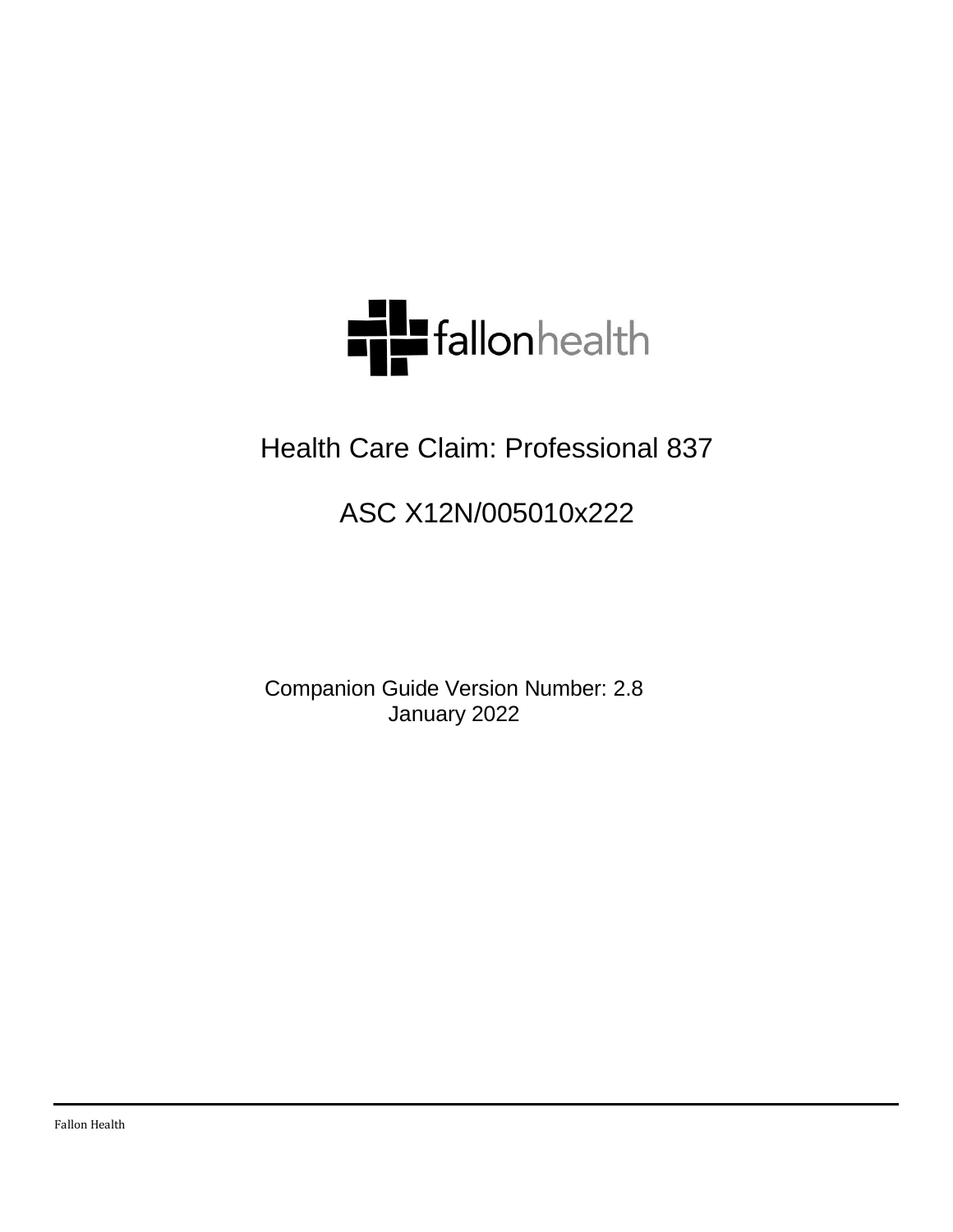| <b>Revision date</b> | <b>Revision</b> | Commentary                                                                                 |  |  |  |
|----------------------|-----------------|--------------------------------------------------------------------------------------------|--|--|--|
| <b>March 2011</b>    | 1.0             | <b>New</b>                                                                                 |  |  |  |
| 06/05/12             | 1.1             | Updated to 5010                                                                            |  |  |  |
| 06/09/14             | 1.2             | Co-branded with FTC; updated table references<br>Transaction availability.                 |  |  |  |
| 09/15/15             | 2.0             | Updated to ICD-10: standardized corporate entity names                                     |  |  |  |
| 09/07/16             | 2.1             | Removed FTC; updated links and corrected loops.                                            |  |  |  |
| 06/12/2017           | 2.2             | Updated Fallon Health EDI system Maintenance informa                                       |  |  |  |
| 04/09/2018           | 2.3             | Updated the Clearing house information.                                                    |  |  |  |
| 05/12/2018           | 2.4             | Updated Fallon Health EDI system Maintenance informa                                       |  |  |  |
| 08/17/2018           | 2.5             | Updated the Clearing house information; also updated<br>to Fallon Health Provider manuals. |  |  |  |
| 09/10/2019           | 2.6             | <b>Updated Claim Submission Limits</b>                                                     |  |  |  |
| 01/14/2022           | 2.7             | Updated Fallon Health EDI system Maintenance informa                                       |  |  |  |
| 3/15/2022            | 2.8             | Updated verbiage surrounding Max # of Service Lines                                        |  |  |  |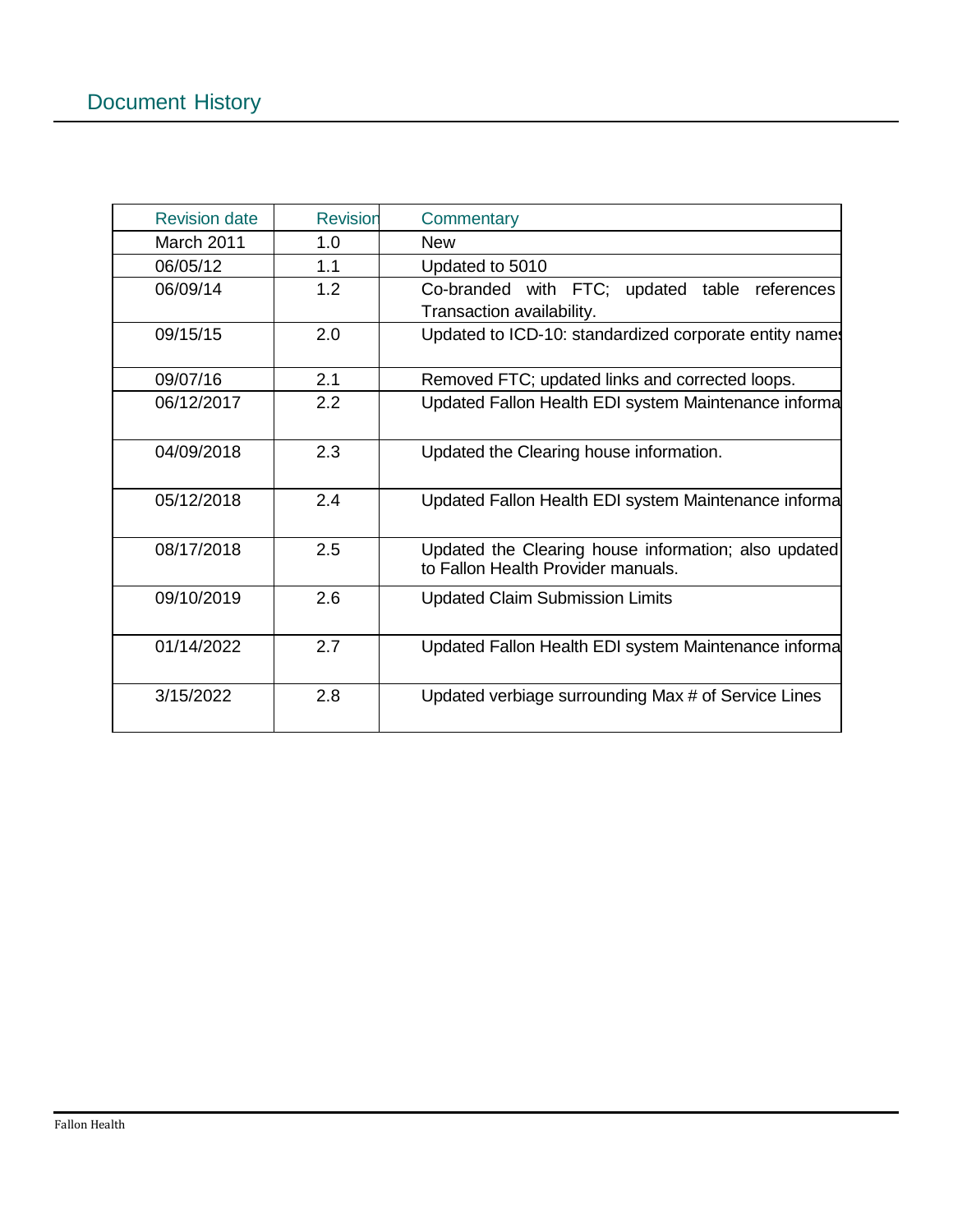# **Table of Contents**

| 9 |
|---|
|   |
|   |
|   |
|   |
|   |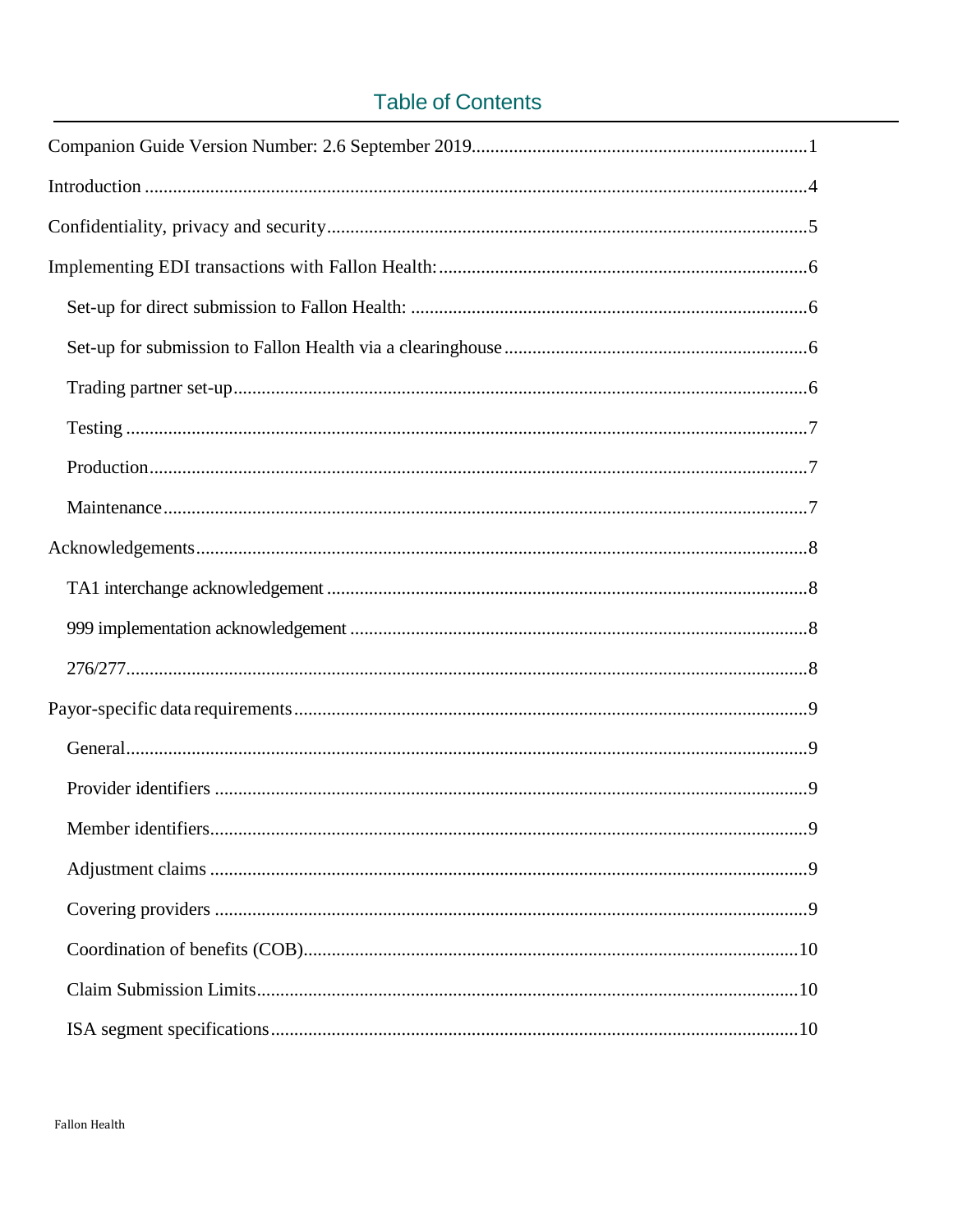### <span id="page-3-0"></span>**Introduction**

The Health Insurance Portability and Accountability Act – Administration Simplification (HIPAA-AS) requires that Fallon Health (FH), and Fallon Health Weinberg (FHW), and all other covered entities comply with the electronic data interchange standards for health care as established by the Secretary of Health and Human Services. The Department of Health and Human Services (HHS) released the Final Rule adopting the updated versions of the standards under the Health Insurance Portability and Accountability Act (HIPAA). This rule updates the mandated X12 transactions to version 005010 with a compliance date of January 1, 2012. The 5010 Technical Report Type 3s (TR3s) for each transaction can be downloaded for a fee from the WPC Web site, [www.wpc-edi.com/.](http://www.wpc-edi.com/)

Although the TR3s contain requirements for use of specific segments and data elements within the segments, the reports were for use by all health benefit payors. This document has been prepared as a Fallon Health-specific companion document to the TR3s to clarify when conditional data elements and segments must be used for Fallon Health reporting, and to identify those codes and data elements that do not apply to Fallon Health.

This companion guide document supplements, but does not contradict, any requirements in the 837 version 5010 TR3.

The intended audience for this document is the technical area that is responsible for submitting electronic claims transactions to Fallon Health. In addition, this information should be communicated and coordinated with the provider's billing office in order to ensure the required billing information is provided to their billing agent/submitter.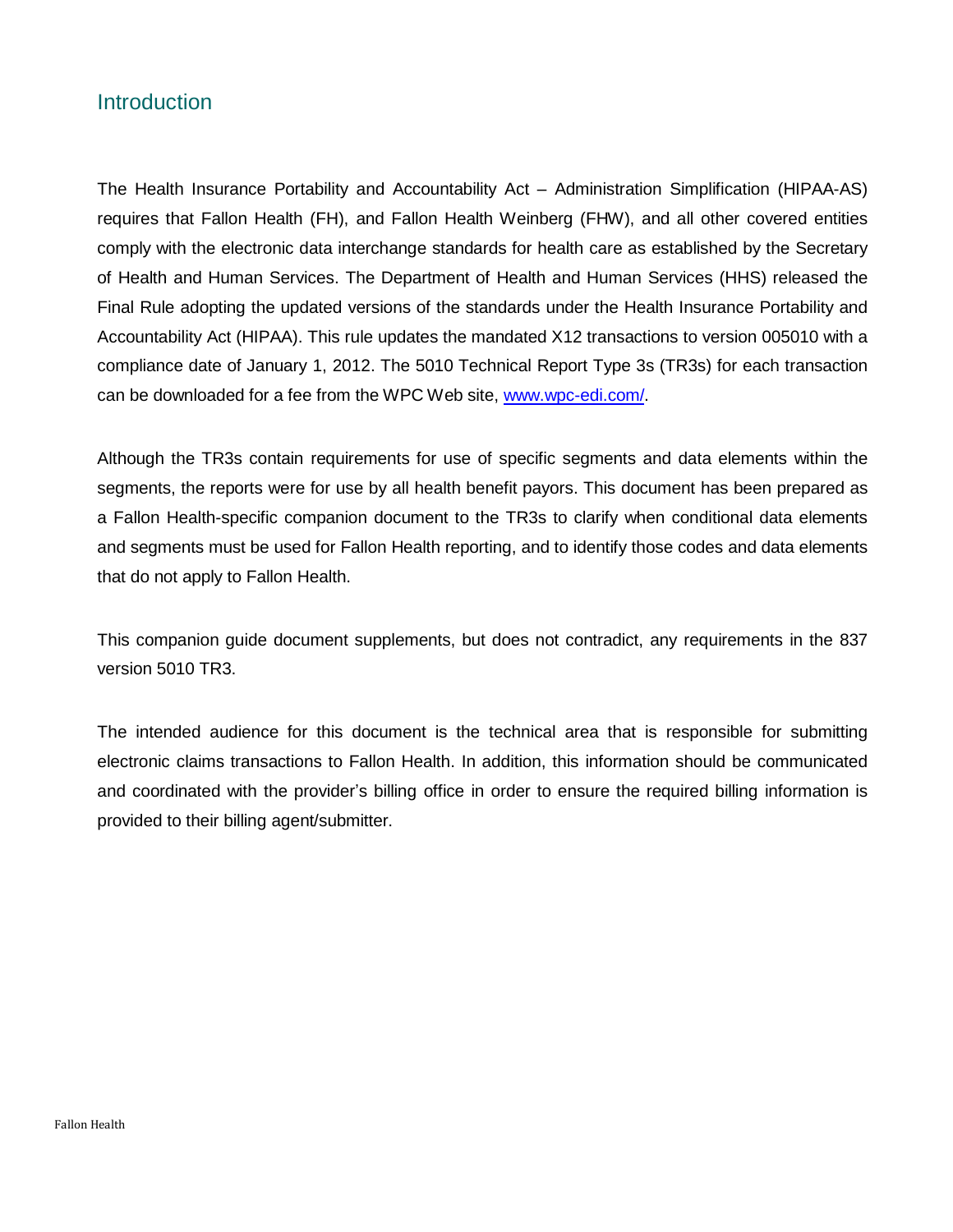## <span id="page-4-0"></span>Confidentiality, privacy and security

Maintaining the confidentiality of personal health information has been, and continues to be, one of Fallon Health's guiding principles. Fallon Health has a strict confidentiality policy with regard to safeguarding patient, employee and health plan information. All staff is required to be familiar with, and comply with, Fallon Health's policy on the confidentiality of member personal and clinical information to ensure that all member information is treated in a confidential and respectful manner. The policy permits use or disclosure of members' medical or personal information only as necessary to conduct required business, care management, approved research or quality assurance or measurement activities, or when authorized to do so by a member or as required by law.

In order to comply with our own internal policies and the provisions of the Health Insurance Portability and Accountability Act, 1996 (HIPAA), Fallon Health has outlined specific requirements applicable to the electronic exchange of protected health information (PHI) including provisions for:

- maintaining confidentiality of protected information
- confidentiality safeguards
- security standards
- return or destruction of protected information
- compliance with state and federal regulatory and statutory requirements
- required disclosure
- use of business associates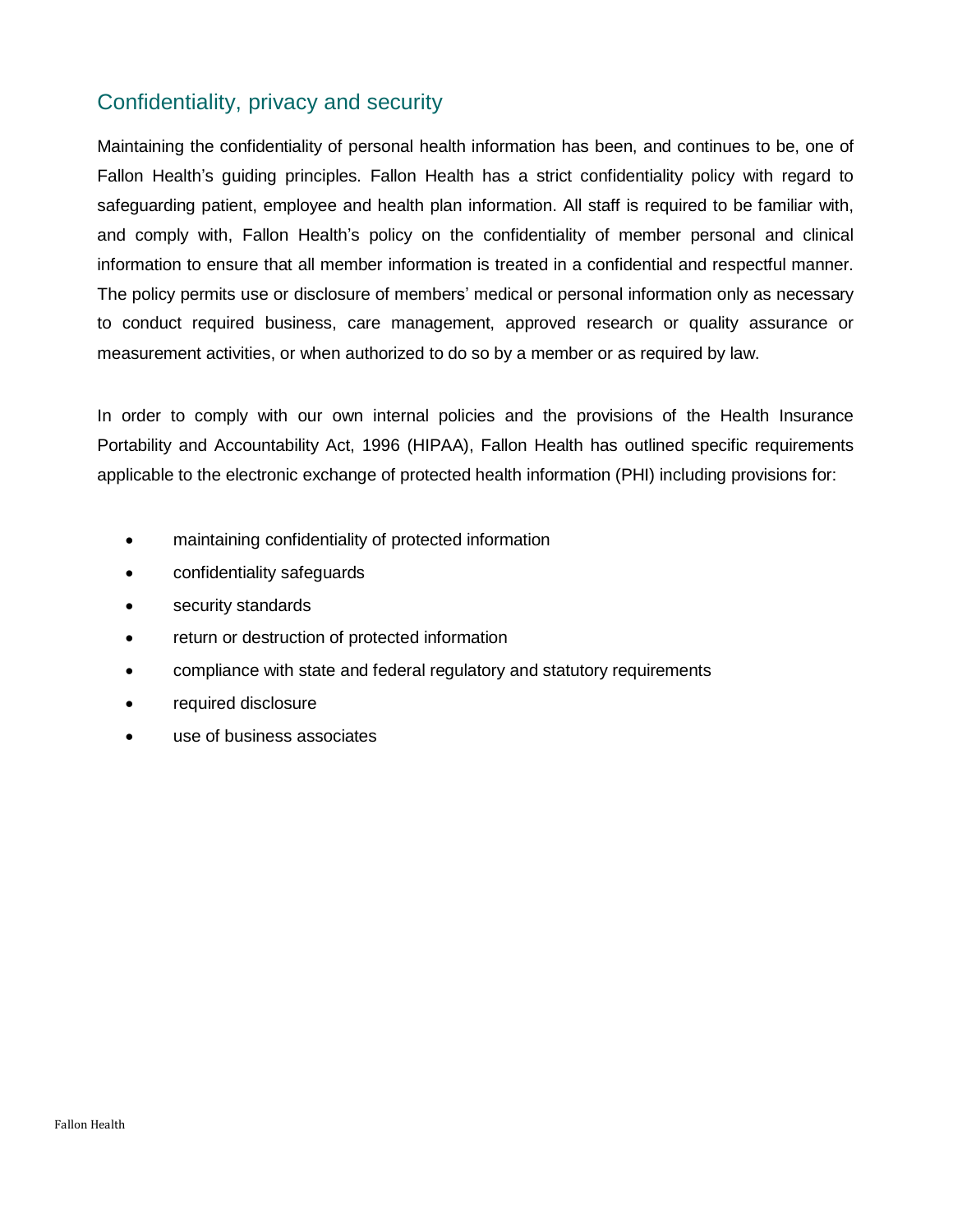### <span id="page-5-0"></span>Implementing EDI transactions with Fallon Health:

Contact an EDI Coordinator at:

1-866-275-3247, option 6, or e-mail edi.coordinator@Fallon Health.org

<span id="page-5-1"></span>Set-up for direct submission to Fallon Health:

Providers wishing to request a claim status directly to Fallon Health in the EDI 837 format should contact an EDI Coordinator at1-866-275-3247, Option 6, or via e-mail to [edi.coordinator@fallonhealth.org.](mailto:edi.coordinator@fallonhealth.org) The information necessary for implementation will be provided and an enrollment packet in PDF format can be obtained from the Fallon Health website at [fallonhealth.org/providers/provider-tools/provider-tools-registration.aspx](http://www.fchp.org/providers/provider-tools/provider-tools-registration.aspx)

<span id="page-5-2"></span>Set-up for submission to Fallon Health via a clearinghouse

Providers wishing to submit a claim to Fallon Health via a clearinghouse should contact the clearinghouse directly and provide them with our Payor ID number. A Payor ID number is required for claim submissions that go through a clearinghouse and is used to route your claims to the correct health plan for payment. Our contracted clearinghouses and associated Payor IDs are listed below:

- **Change Healthcare (formerly known as Emdeon or WebMD)** Call 1-800-845-6592 or visit their website at [http://www.changehealthcare.com](http://www.changehealthcare.com/) Fallon Health: Payor ID: 22254; FHW: Payor ID: 22254
- **NEHEN** Call: 1-781-907-7210 Website:<nehen.org> Email: [nehen@maehc.org](mailto:nehen@maehc.org)
- **Athena Health** (Billing Service ) Call: 1-617-402-1000 or Website:<athenahealth.com>

### <span id="page-5-3"></span>Trading partner set-up

There are many data elements in the ISA segment of the X12N 837 version 5010 TR3 specifications that are used for processing control purposes. For example, the ISA segment contains data elements

such as authorization information, security information, sender identification and receiver

identification that can be used for control purposes. These data elements are agreed upon by the trading partners prior to exchange of electronic information. Fallon Health-specific requirements are defined in subsequent sections of this document.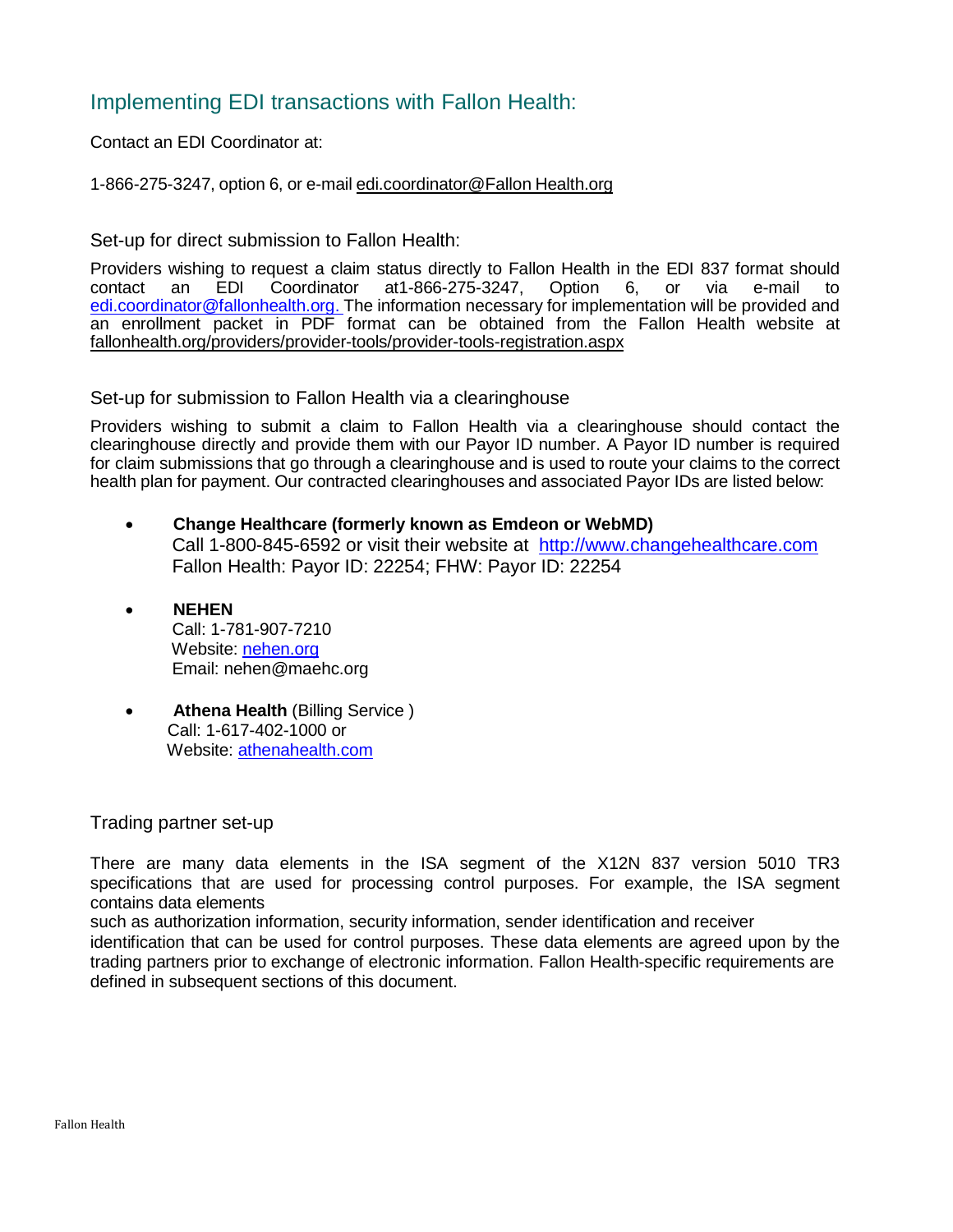### <span id="page-6-0"></span>**Testing**

All trading partners are required to test the exchange of electronic transactions with Fallon Health prior to the exchange of production files with live data.

All test files will be processed at time of receipt, and feedback to the trading partner will occur within five business days. This feedback will occur via e-mail. Preliminary test files should contain no more than 25 claims. Simulation testing will occur once the preliminary testing is complete. Files for simulation testing should contain at least as many claims as a production file.

Fallon Health requires the following naming convention for all test files submitted: XXMMDDYYVT.txt (10-character maximum). The first two letters are used to identify trading partner, then two-digit month, two-digit day, two-digit year, version number and test file indicator. If multiple files are to be sent on the same day, version numbers would need to be sent as part of the file naming convention.

### The test indicator is crucial to the entry of the file into the test environment.

Test files submitted through a clearinghouse will be named according to their current agreed- upon naming convention.

### <span id="page-6-1"></span>**Production**

At the completion of successful simulation testing, trading partners will be given a production username and password, as well as a date to begin the exchange of compliant production transaction files.

Fallon Health requires the following naming convention for all production files submitted: XXMMDDYYV1.837 (10-character maximum). The first two letters are used to identify trading partner, then two-digit month, two-digit day, two-digit year, version number, and production file indicator. If multiple files are to be sent on the same day, then version numbers would need to be sent as part of the file naming convention.

The production indicator is crucial to the entry of the file into the production environment.

#### <span id="page-6-2"></span>**Maintenance**

Routine downtime is scheduled weekly from 6 PM to 11 PM on Thursdays and 8 AM to 12 PM on Sundays to support maintenance and enhancements for all EDI transactions. Non-routine downtime will be communicated via email at least one week in advance. Emergency unscheduled downtime will be communicated to trading partners via email within one hour following the determination that emergency downtime is needed.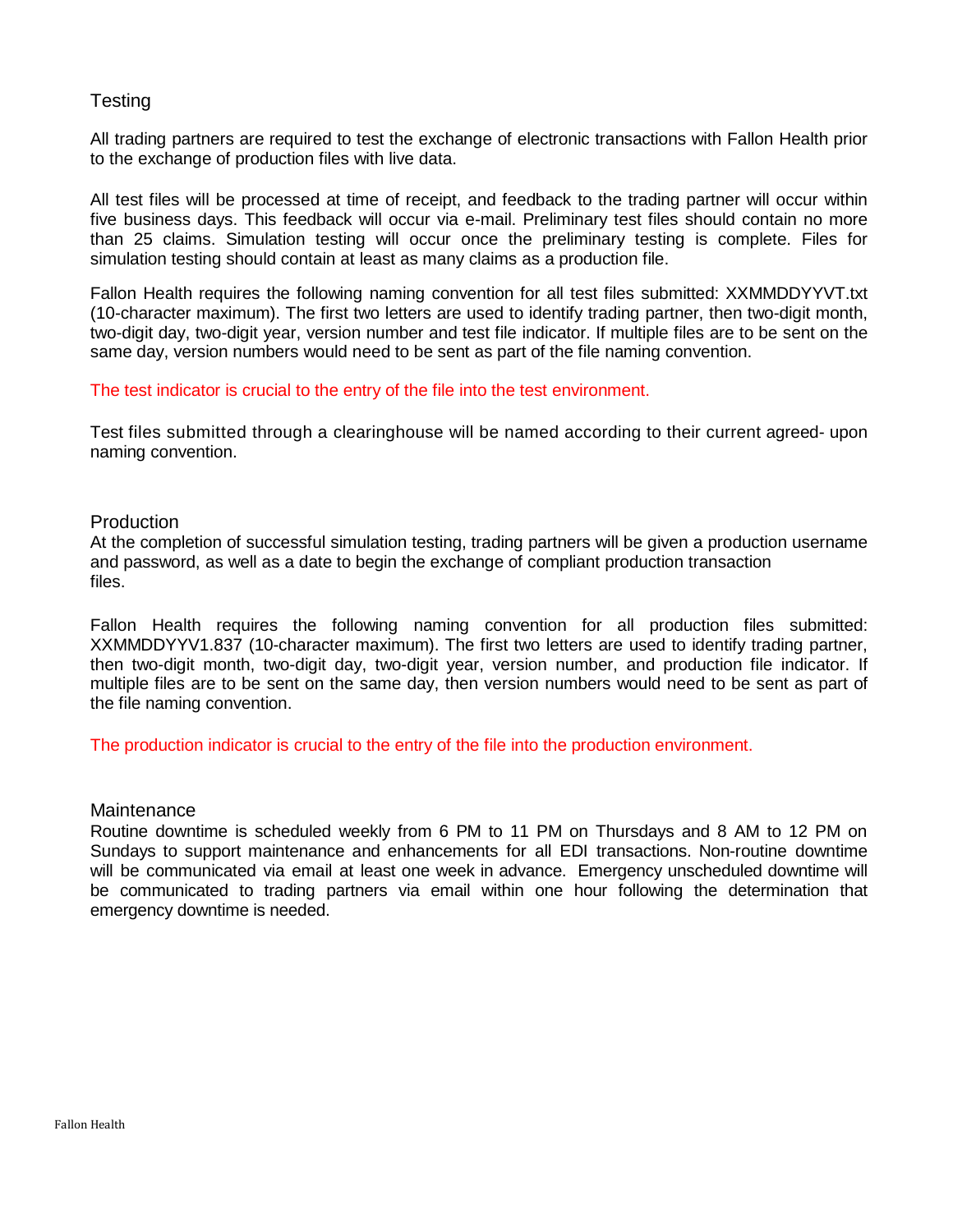### <span id="page-7-0"></span>Acknowledgements

### <span id="page-7-1"></span>TA1 interchange acknowledgement

Both lines of business will generate a TA1 acknowledgement if the trading partner requests it by submitting a 1 in the ISA14. If a trading partner does not want a TA1 acknowledgement, a 0 should be submitted in the ISA14.

#### <span id="page-7-2"></span>999 implementation acknowledgement

Both lines of business will generate 999 acknowledgements for all trading partners. It is the trading partner's responsibility to retrieve and review the 999 to determine if Fallon Health accepted or rejected the file in its entirety.

### <span id="page-7-3"></span>276/277

Claim Status is available from Fallon Health as a separate transaction. We are currently capable of accepting both batch and real-time submissions. Please contact the EDI Team directly if you are interested, as additional testing is required in order to take advantage of this transaction.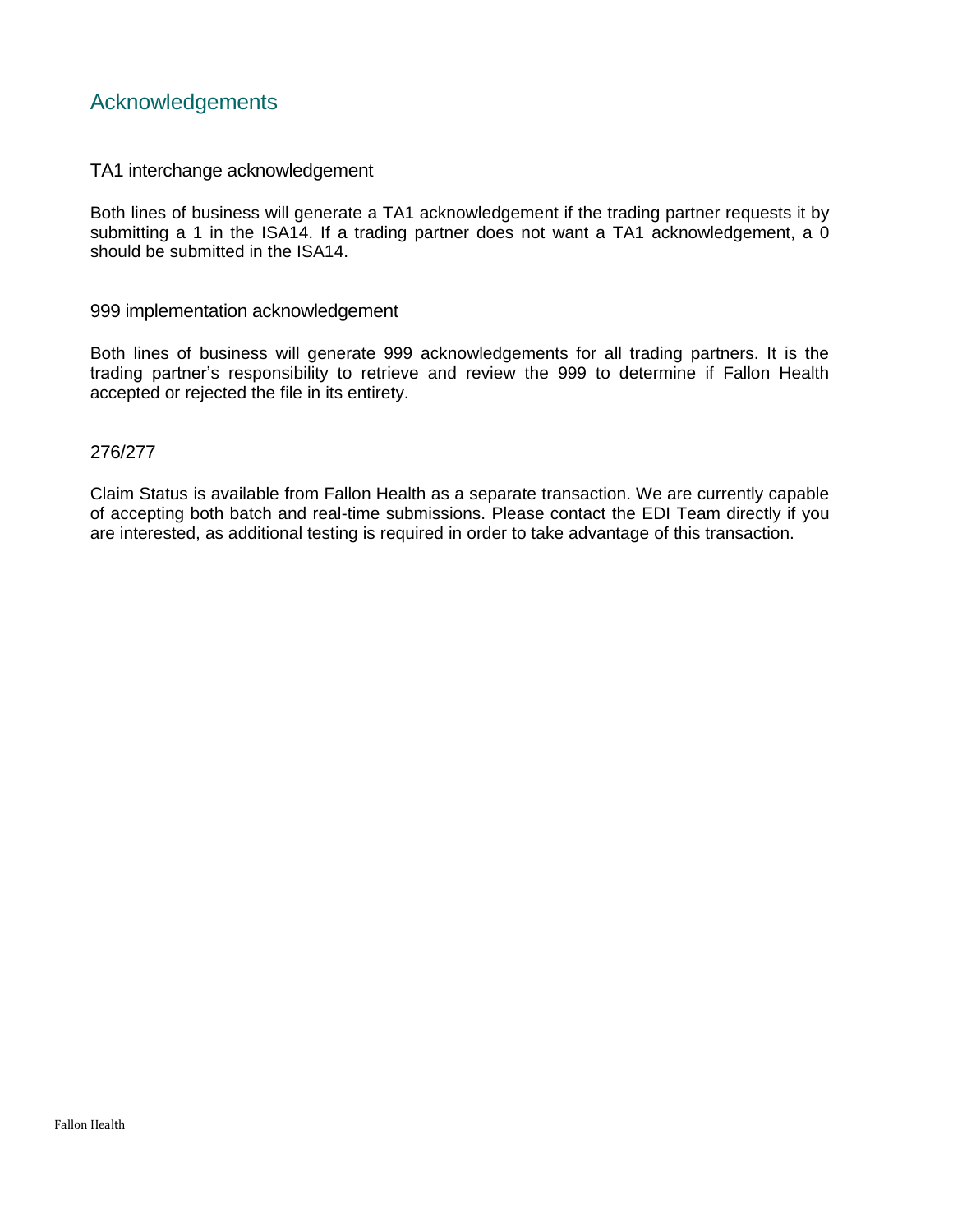### <span id="page-8-0"></span>Payor-specific data requirements

### <span id="page-8-1"></span>General

This section is designed to assist with the specific data elements and segments that are required by Fallon Health in order to appropriately process claims for payment.

EDI-837 requires the following terminators

Segment Terminator (ASCII Value 126) Data Element Separator (ASCII Value 42) \*

Sub-element Terminator (ASCII Value 62) >

Provider manuals containing details on our billing procedures for all Fallon Health subsidiaries are available at the appropriate websites listed below.

Fallon Health: <https://fchp.org/providers/provider-manual.aspx>

FHW: <http://fallonweinberg.org/Providers/provider-manual.aspx>

### <span id="page-8-2"></span>Provider identifiers

The Health Insurance Portability and Accountability Act requires providers to use their National Provider Identifier (NPI) when submitting claims electronically. In order to process claims appropriately and in a

timely manner, Fallon Health requires NPIs be submitted as the provider identifiers.

### <span id="page-8-3"></span>Member identifiers

In order to process claims appropriately and in a timely manner, the member's Fallon Health ID number needs to be populated in the appropriate loops and segments. The subscriber's member ID is populated in loop 2010BA NM109.

### <span id="page-8-4"></span>Adjustment claims

Fallon Health has the ability to process electronic claims submitted with certain claim frequency codes as adjustments to existing claims when the patient account number and the billing provider of the newly

submitted claim matches an existing claim. In order for these to process correctly, a 7 (Replacement of prior claim) or 8 (Void/Cancel of prior claim) should be submitted in the 2300 CLM05-3.

### <span id="page-8-5"></span>Covering providers

Covering physician claims cannot be accepted electronically at this time. These claims need to be submitted on paper.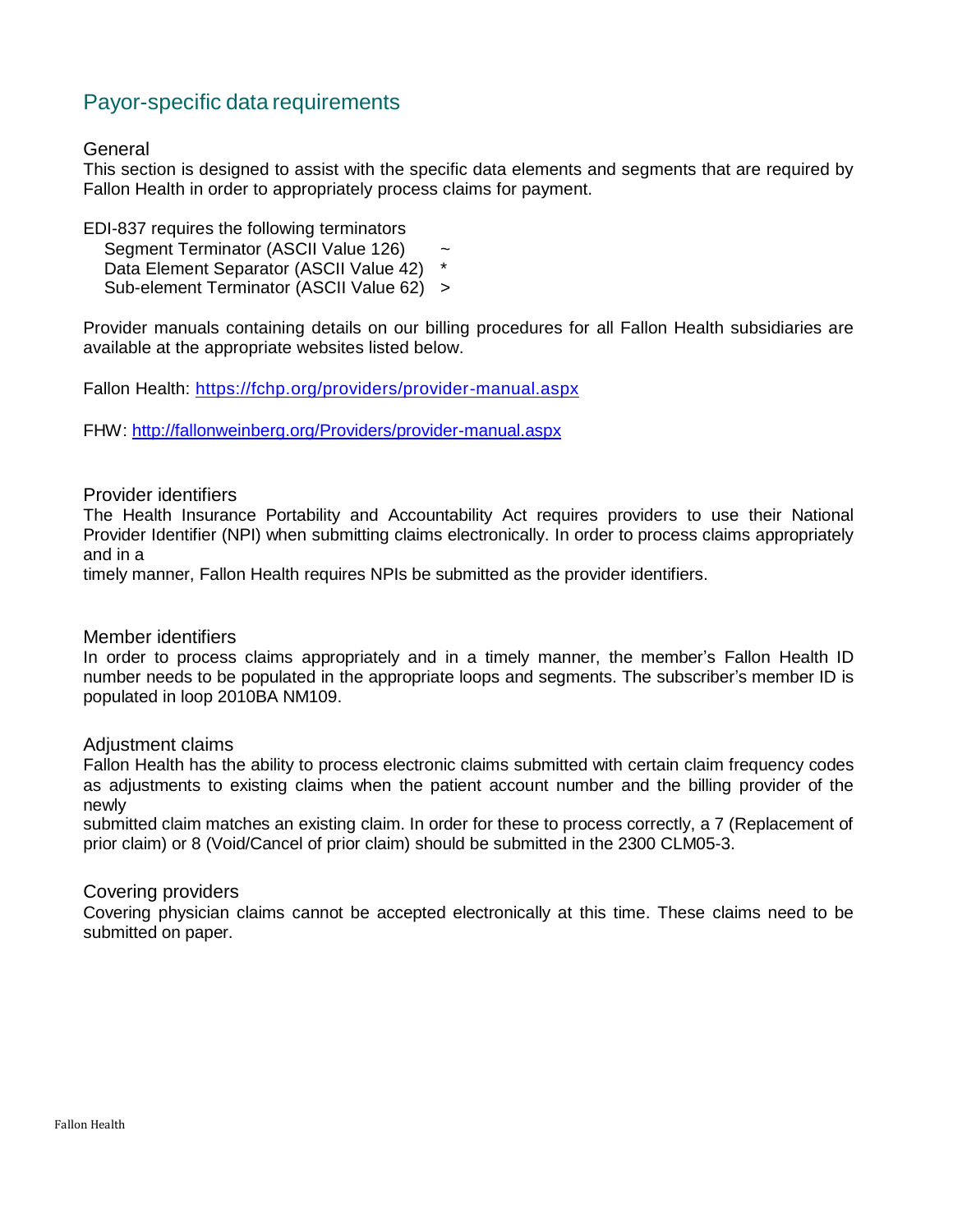### <span id="page-9-0"></span>Coordination of benefits (COB)

Providers should submit any CAS segments (Claim level adjustments) in the 2320 loop on 837 files. Fallon Health will consider claims with this information for coordination of benefits review.

### <span id="page-9-1"></span>Claim Submission Limits

Claims Allowed per Transactions (ST/SE envelope): Per HIPAA implementation guidelines regarding the CLM (Claim Information) segment, Fallon Health requires trading partners limit the size of the transaction (ST/SE) envelope to a maximum of 5,000 CLM segments.

In addition, Fallon Health strongly recommends to limit the claim submission file size to be under 10MB for processing efficiency.

| <b>Descript</b>         | <b>Description</b>       | Fallon                                                                               | Fallon                                                                        |
|-------------------------|--------------------------|--------------------------------------------------------------------------------------|-------------------------------------------------------------------------------|
| ion                     |                          | Health-                                                                              | <b>Health</b>                                                                 |
| Interchan<br>ge control |                          |                                                                                      |                                                                               |
|                         | Authorization            | 00                                                                                   |                                                                               |
|                         | Authorization            | <b>Blank fill</b>                                                                    |                                                                               |
|                         | information<br>Security  | 00                                                                                   |                                                                               |
|                         | Security information     | <b>Blank fill</b>                                                                    |                                                                               |
|                         | Interchange ID qualifier | ZZ                                                                                   |                                                                               |
|                         | Interchange sender ID    | <b>Trading</b><br>partner<br>name                                                    | Limited to<br>15                                                              |
|                         | Interchange ID qualifier | <b>ZZ</b>                                                                            |                                                                               |
|                         | Interchange receiver ID  | <b>FCHP or FHW</b>                                                                   | Appropria<br>te to the                                                        |
|                         | Interchange date         | YYMMDD                                                                               |                                                                               |
|                         | Interchange time         | 24-hour time                                                                         |                                                                               |
|                         | Repetition separator     | Any value other<br>than the<br>data<br>element<br>separator,<br>component<br>element | Please<br>reference<br>TR <sub>3</sub><br>for<br>change to<br>the<br>usage of |
|                         | Interchange<br>control   | 005010                                                                               |                                                                               |
|                         | Interchange<br>control   | Unique number                                                                        |                                                                               |
|                         | Acknowledgement          | 0 or 1                                                                               |                                                                               |
|                         | Usage indicator          | T for Test or P                                                                      |                                                                               |
|                         | Sub Element Terminator   | $\geq$                                                                               |                                                                               |

### <span id="page-9-2"></span>ISA segment specifications

BOLD indicates value should be submitted as shown. All fields in the ISA are required and fixed length and should be blank filled if field value sent is not at the requested length.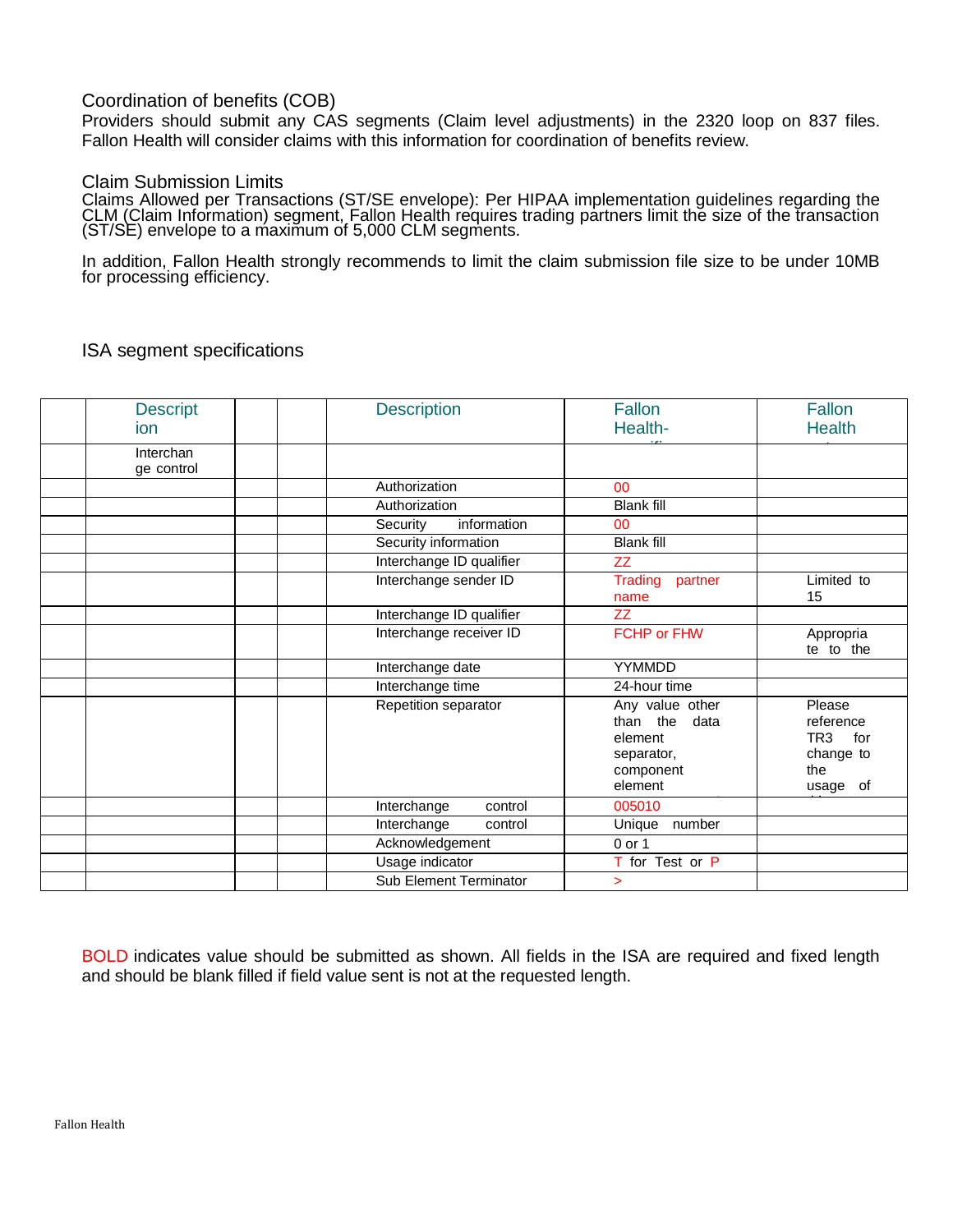#### GS segment specifications

| <b>Size</b> | <b>Description</b>         |   | <b>Reg</b> Field<br># | <b>Description</b>                                   | <b>Fallon Health-specific</b><br>requirements | <b>Fallon Health</b><br>notes                                                      |
|-------------|----------------------------|---|-----------------------|------------------------------------------------------|-----------------------------------------------|------------------------------------------------------------------------------------|
|             | Functional group<br>header | R |                       |                                                      |                                               |                                                                                    |
| 2           |                            | R |                       | Functional identifier code<br>HC.                    |                                               |                                                                                    |
| $2 - 15$    |                            | R | $\overline{2}$        | Application sender's code                            | Trading partner tax ID#                       |                                                                                    |
| $2 - 15$    |                            | R | 3                     | Application receiver's code<br>FALLON837I or FHW837I |                                               | Appropriate to line of<br>business; must match<br>the line of business in<br>ISA08 |
| 8           |                            | R | 4                     | Date                                                 | <b>CCYYMMDD</b>                               |                                                                                    |
| $4 - 8$     |                            | R | 5                     | Time                                                 | <b>HHMM</b>                                   |                                                                                    |
| $1 - 9$     |                            | R | 6                     | Group control number                                 | Group control number                          |                                                                                    |
| $1 - 2$     |                            | R | 7                     | Responsible agency code<br>x                         |                                               |                                                                                    |
| $1 - 12$    |                            | R | 8                     | Version/release/industry identifier<br>code          | 005010X222A1                                  |                                                                                    |

BOLD indicates value should be submitted as shown.

### ST segment specifications

| <b>Size</b> | <b>Description</b>     | Rea' | <b>Field</b> | <b>Description</b>                                     | <b>Fallon Health-specific</b><br>requirements | <b>Fallon Health</b><br>notes                                   |
|-------------|------------------------|------|--------------|--------------------------------------------------------|-----------------------------------------------|-----------------------------------------------------------------|
|             | Transaction set header | R    |              |                                                        |                                               |                                                                 |
|             |                        | R    |              | Transaction set identifier code<br>837                 |                                               |                                                                 |
| 4-9         |                        | R    | ົ            | Transaction set control number                         | ID# or counter                                |                                                                 |
| 1-35        |                        | R    | 3            | 005010X222A1<br>Implementation convention<br>reference |                                               | Should be the same<br>value as what is<br>submitted in the GS08 |

BOLD indicates value should be submitted as shown.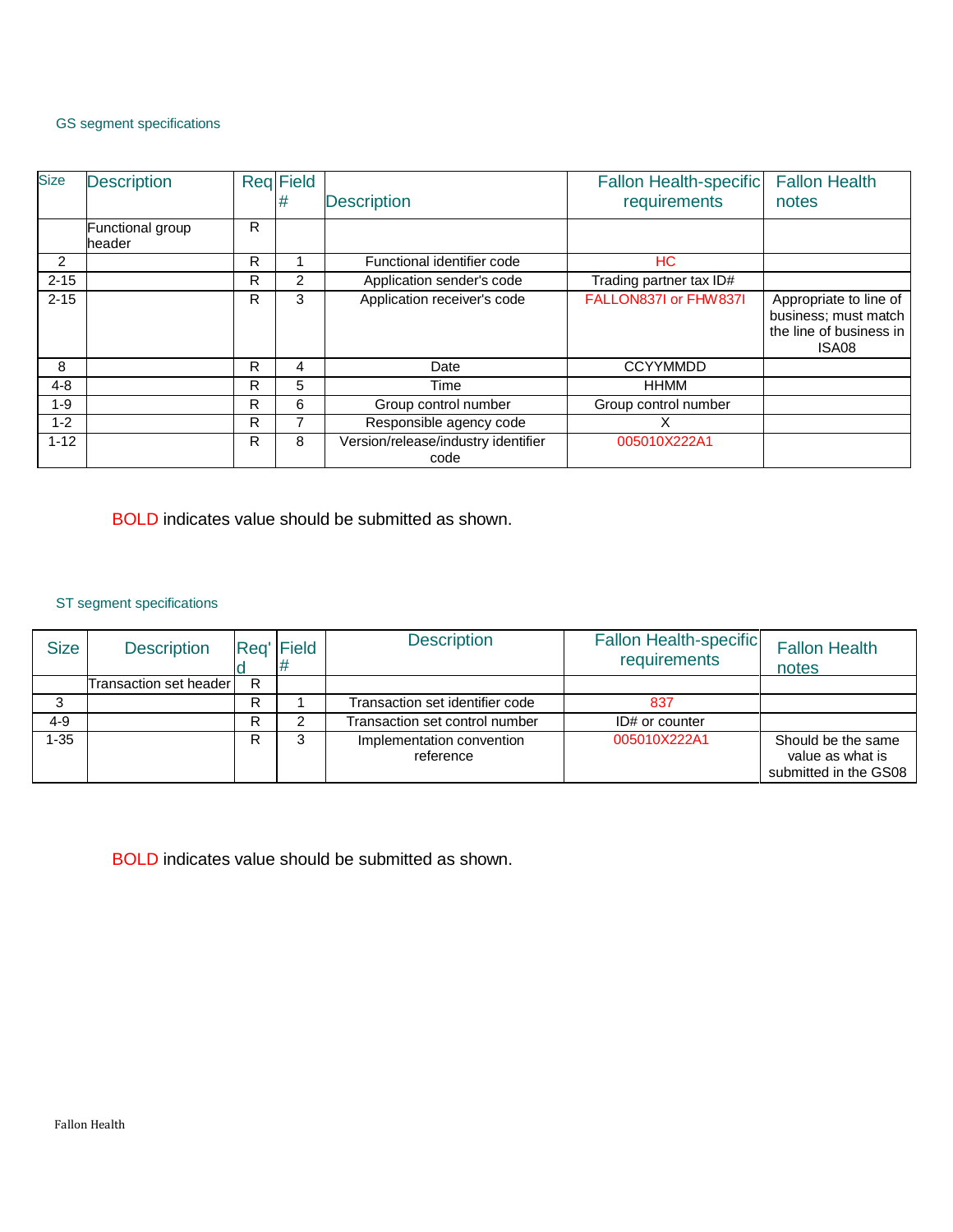## Fallon Health-specific requirements

| Loop   | Seg             | <b>Description</b>          | Re          | <b>Field</b>  | <b>Description</b>               | Fallon<br>Health-                            | <b>Fallon Health notes</b>                                                                                                                                                                                                                                                              |
|--------|-----------------|-----------------------------|-------------|---------------|----------------------------------|----------------------------------------------|-----------------------------------------------------------------------------------------------------------------------------------------------------------------------------------------------------------------------------------------------------------------------------------------|
| 2010AA | NM <sub>1</sub> | Billing provider name       | ${\sf R}$   |               |                                  |                                              |                                                                                                                                                                                                                                                                                         |
|        |                 |                             |             |               | Identification code              |                                              |                                                                                                                                                                                                                                                                                         |
|        |                 |                             |             | <b>NM108</b>  | qualifier                        | XX                                           |                                                                                                                                                                                                                                                                                         |
|        |                 |                             |             | <b>NM109</b>  | Identification code              | <b>Billing provider NPI</b>                  |                                                                                                                                                                                                                                                                                         |
| 2010AB | NM <sub>1</sub> | Pay-to address name         | S           |               |                                  |                                              | Please reference TR3 for change to the<br>usage of this loop/segment and note that<br>Fallon Health will continue to make payments<br>to the address in our claims processing<br>system and not to the address submitted in<br>this loop.                                               |
| 2010BA | NM <sub>1</sub> | Subscriber name             | ${\sf R}$   |               |                                  |                                              | Please reference TR3 for change to the<br>usage of this loop/segment                                                                                                                                                                                                                    |
|        |                 |                             |             | <b>SBR108</b> | Identification code<br>qualifier | MI                                           |                                                                                                                                                                                                                                                                                         |
|        |                 |                             |             |               | SBR109 Identification code       | Member ID number                             | Member ID found on member ID card                                                                                                                                                                                                                                                       |
| 2000C  | HL.             | Patient hierarchical level  | S           |               |                                  |                                              | Please reference TR3 for change to the<br>usage of this loop/segment                                                                                                                                                                                                                    |
|        | PAT             | Patient information         | R           |               |                                  |                                              |                                                                                                                                                                                                                                                                                         |
| 2010CA | NM <sub>1</sub> | Patient name                | R           |               |                                  |                                              |                                                                                                                                                                                                                                                                                         |
| 2300   | <b>CLM</b>      | Claim information           | R           |               |                                  |                                              |                                                                                                                                                                                                                                                                                         |
|        |                 |                             |             | CLM01         | Claim Submitter's<br>Identifier  | <b>Patient Control</b><br>number             | Individual number used to identify specific<br>claims. Can be a maximum of 38<br>alpha/numeric characters                                                                                                                                                                               |
|        |                 |                             |             | CLM05-<br>3   | Claim frequency<br>type code     | Valid Claim<br><b>Frequency Type</b><br>Code | If a 7 or 8 are received in this data element,<br>Fallon Health will try to process claim as an<br>adjustment to an existing claim. Reference<br>section above on adjustment claims.                                                                                                    |
| 2310A  | NM <sub>1</sub> | Referring provider<br>name  | S           |               |                                  |                                              |                                                                                                                                                                                                                                                                                         |
|        |                 |                             |             | <b>NM108</b>  | Identification code<br>qualifier | XX                                           |                                                                                                                                                                                                                                                                                         |
|        |                 |                             |             | <b>NM109</b>  | Identification code              | Referring provider<br><b>NPI</b>             |                                                                                                                                                                                                                                                                                         |
| 2310B  | NM <sub>1</sub> | Rendering provider<br>name  | $\mathsf S$ |               |                                  |                                              |                                                                                                                                                                                                                                                                                         |
|        |                 |                             |             | <b>NM108</b>  | Identification code<br>qualifier | XX                                           |                                                                                                                                                                                                                                                                                         |
|        |                 |                             |             | NM109         | Identification code              | Rendering provider<br><b>NPI</b>             |                                                                                                                                                                                                                                                                                         |
| 2400   | HI              | Diagnosis Code<br>Qualifier | R           | <b>HI01</b>   | Code list qualifier<br>code      | ICD-10 Qualifier                             | All DX code qualifiers are now required to<br>be the 3-character ICD10 codes. In all<br>cases, the existing ICD9 code will be<br>prefaced with "A"                                                                                                                                      |
| 2400   | SV <sub>1</sub> | <b>Professional service</b> | R           | SV107-<br>2   | Diagnosis code<br>pointer        | Valid diagnosis code<br>pointer              | Fallon Health requires the usage of<br>correct diagnosis code pointers. The<br>diagnosis pointer submitted must point to<br>one of the diagnosis codes submitted on<br>the claim. For example, if 4 diagnosis<br>codes are sent, the diagnosis pointer<br>sent should only be 1 thru 4. |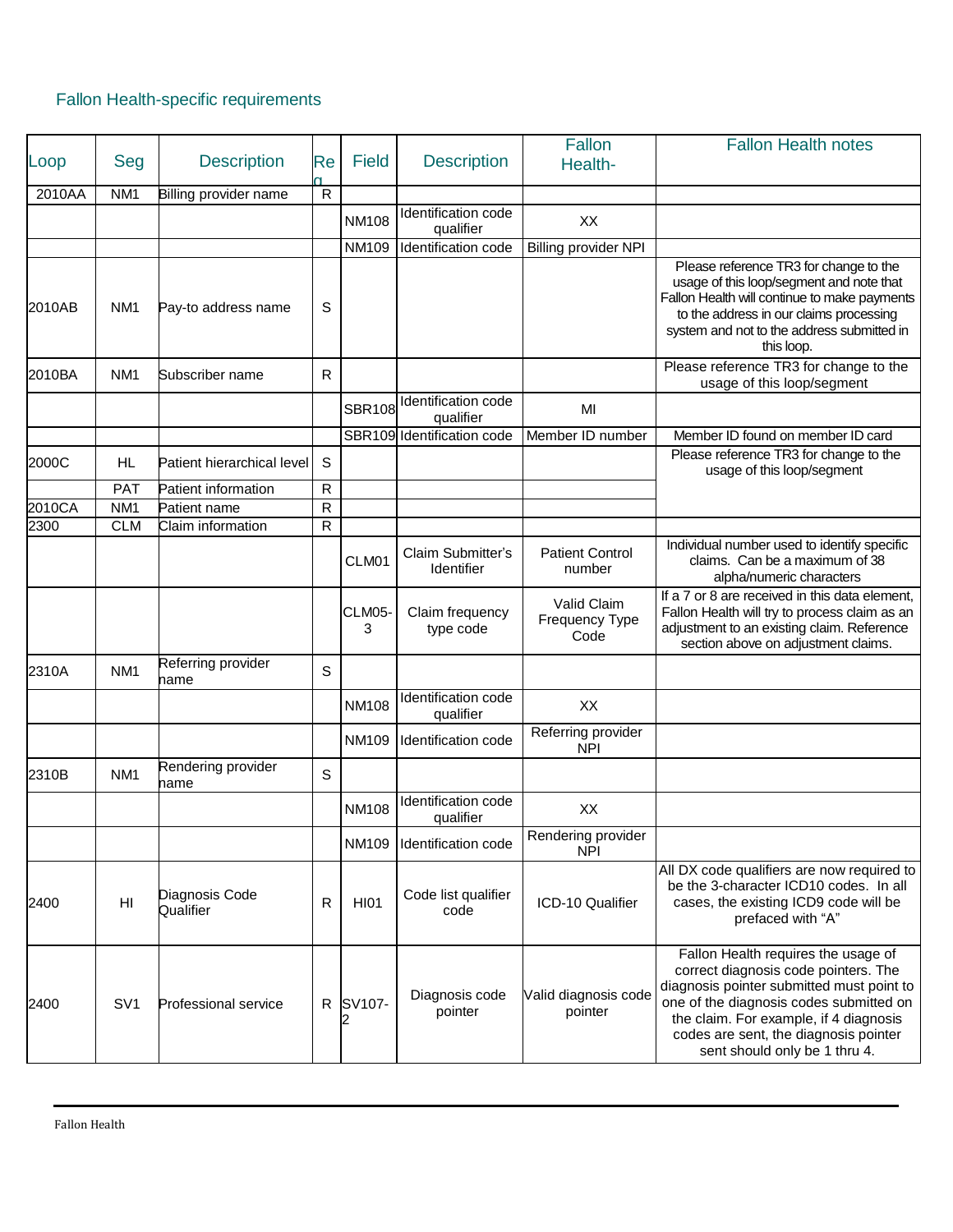### Attachment A—Frequently asked questions

Q: What are Fallon's ICD-10 requirements?

A: Fallon is complying with the CMS mandated changeover date of 10/01/15. Claims submitted with ICD-9 information for dates of service after 10/01/15 may not be processed.

Q: I did not test with Fallon Health, will I be able to submit claims?

A: Yes. As long as you submit a version 5010 claim file with correct ICD-10 information, this should pass validation and be accepted for further processing.

Q: What are the specific changes for ICD-10?

A: All the diagnosis code qualifiers have changed with the addition of an "A" prefix. For example, Primary Diagnosis was "BK" for ICD-9 and will be "ABK" for ICD-10. This is universal for all code qualifiers; "A" must be added to indicate ICD-10 codes.

Q: When will Fallon begin accepting ICD-10 Codes?

A: Fallon will comply with the posted CMS regulations and will begin accepting ICD-10 codes for dates of service beginning 10/01/15.

Q: How do I bill an inpatient claim that goes across the ICD-10 transition date?

A: Inpatient claims are billed based on discharge date. If an admission is before 10/01, with a discharge date up to and including 09/30, the entire claim is to be submitted with ICD-9 codes. If admitted prior to 10/01, and a discharge date on 10/01 or after, the entire claim should be submitted with ICD-10 codes.

Q: How do I bill an outpatient claim that goes across the ICD-10 transition date?

A: Outpatient claims must be split: bill all services up to and including 09/30 on a separate bill with ICD-9 codes. Services starting 10/01 and after should be billed separately with ICD-10 codes.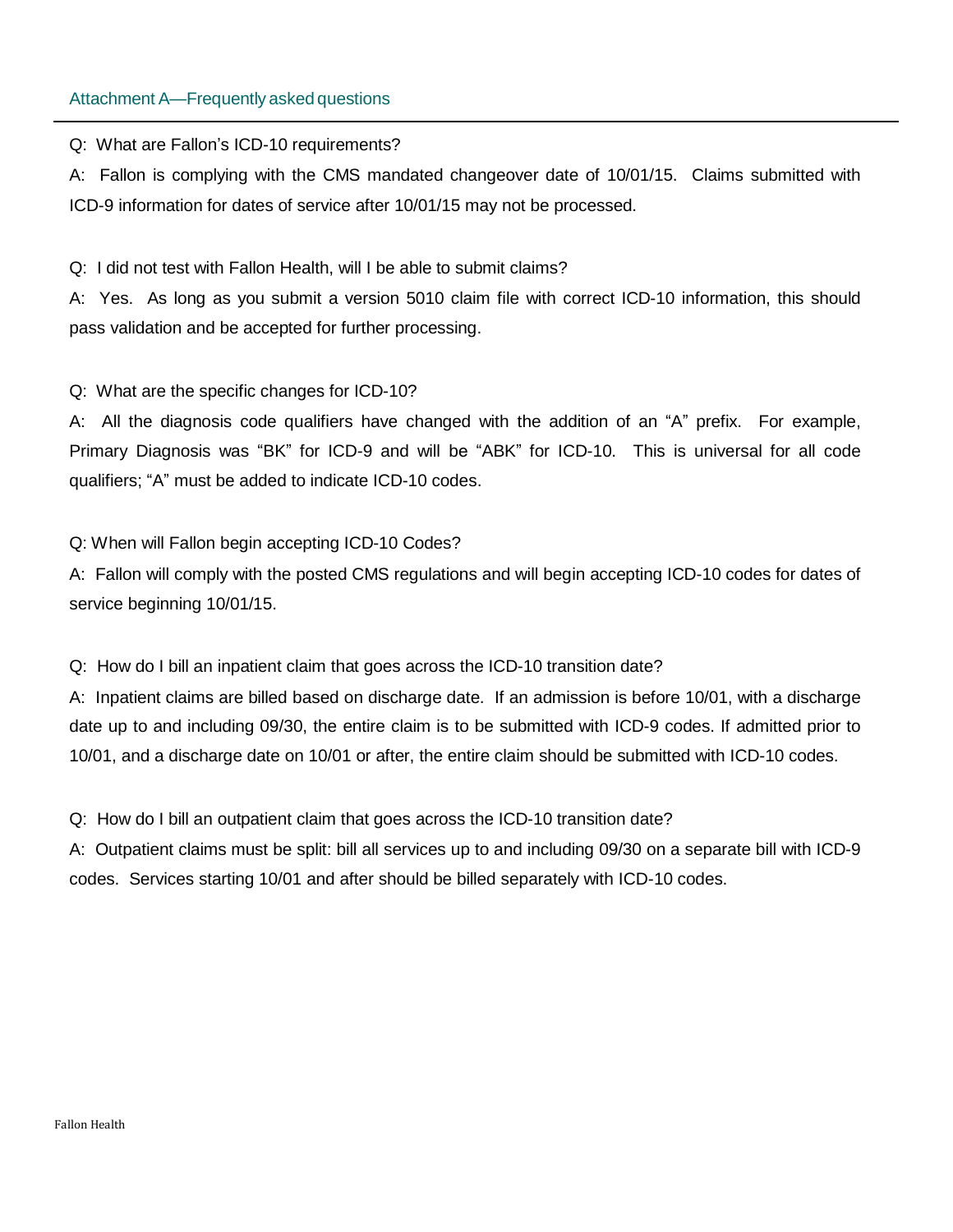- Q: What is claim payment turnaround time for EDI claims?
- A: In most cases, payment will be received within 30-45 business days from date of submission.

Q: What is a Fallon Health's payor ID number and when would I use one?

A: A Payor ID number is required for claim submissions that go through a clearinghouse. The number is assigned by the clearinghouse and is used to route your claims to the correct health plan for payment. If you plan on using a contracted clearinghouse to submit your claims to Fallon Health or FHW, you can obtain our Payor ID from the clearinghouse directly or by calling the EDI Team.

Q: How do I know if my claims are being submitted directly to Fallon Health or if they are submitted through a clearinghouse?

A: Your software vendor or information technology department should be able to provide you with this information. If you are having trouble determining how your claims are submitted to Fallon Health, please call 1-866-275-3241, ext. 69968, and we can help you obtain this information.

Q: If I am submitting my claims to Fallon Health through a contracted clearinghouse and I am having submission problems, who should I call?

A: You should always contact the clearinghouse helpdesk first and open up a case before calling the EDI Team. This is a required step to resolve claim submission problems.